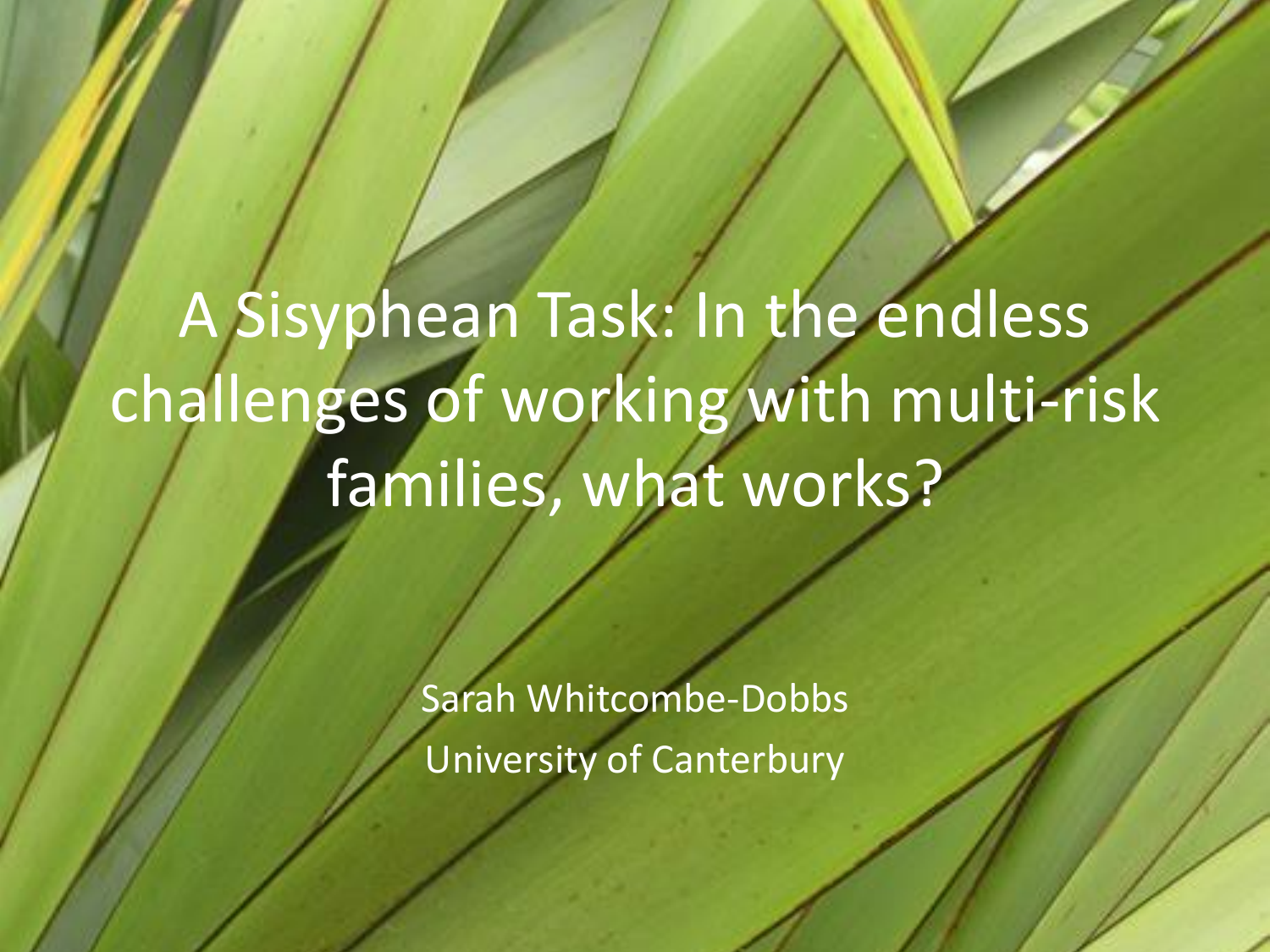## Who are we talking about?

- Parents of infants and children where there are ongoing care and protection concerns
- Parents who retain custody of their children
- What are some of the typical problems?
- *Fundamental dynamics within the family, and between the family and their contexts, which are stable despite a sense of ongoing chaos*

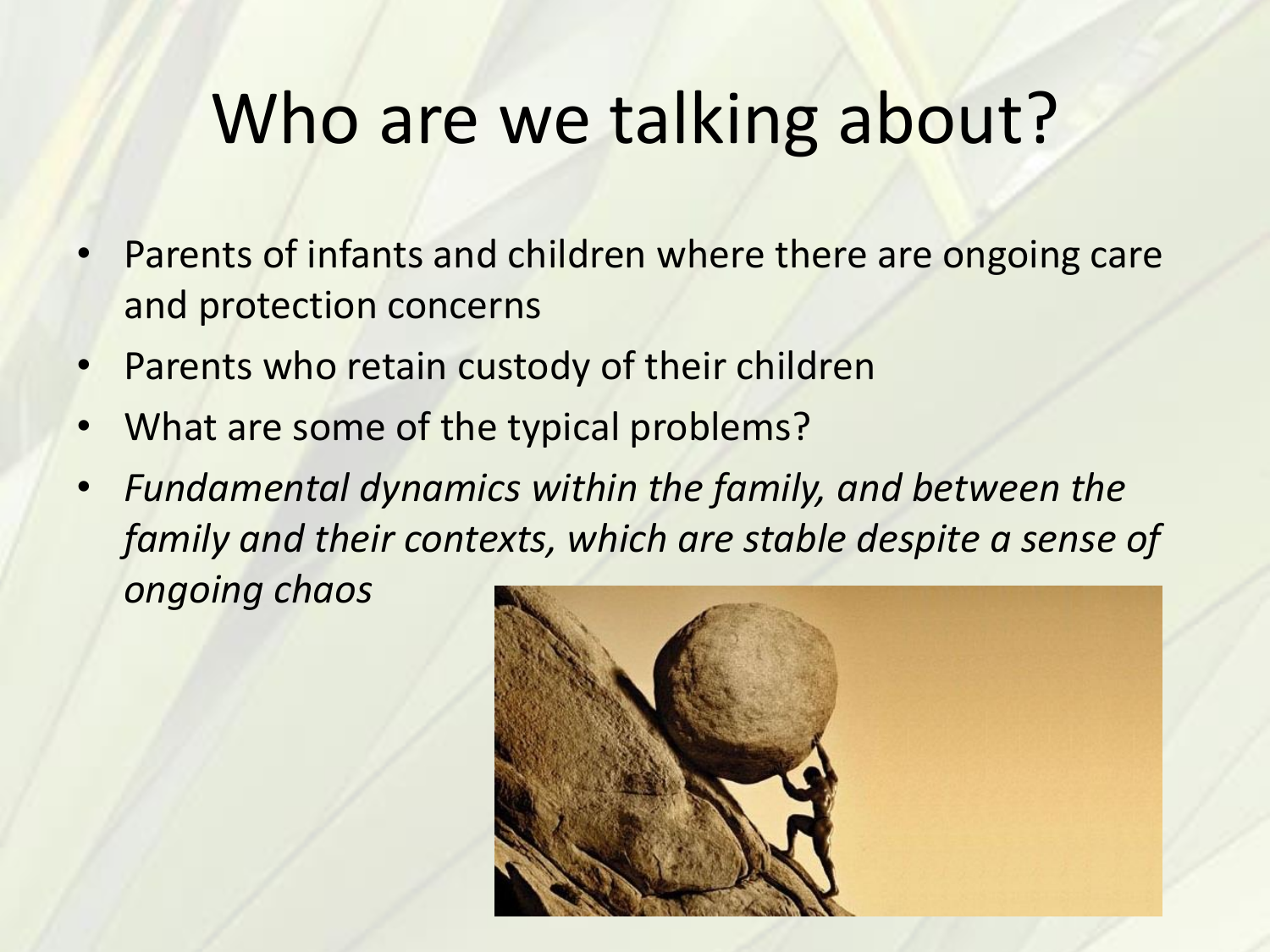#### What is the evidence base for these?

- For Triple P?
- For Incredible Years?
- Generic/non-specific?

Three key issues:

- 1. Poor/no evidence for efficacy with target population
- 2. Participation and retention very low for parents with multiple problems
- 3. Experience tells us that IY/Triple P "don't touch the sides" for some families, even when parents complete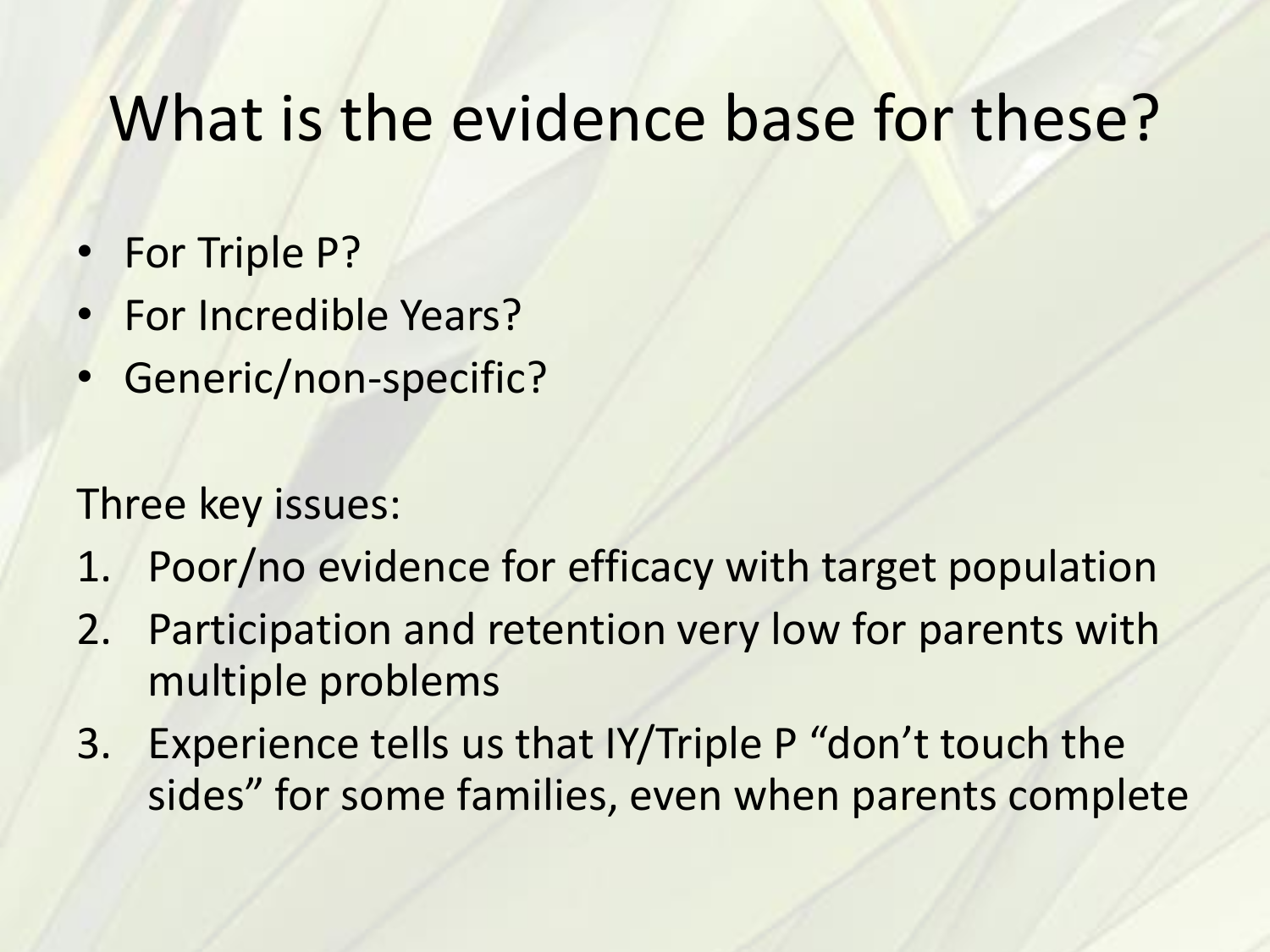#### Literature Search

What is the evidence for parenting interventions targeting maltreating parents where *actual abuse and neglect outcomes are measured*?

Articles needed to include the target population (not just "high risk" due to low SES etc), and measure abuse & neglect objectively, NOT via psychometrics or other associated measures.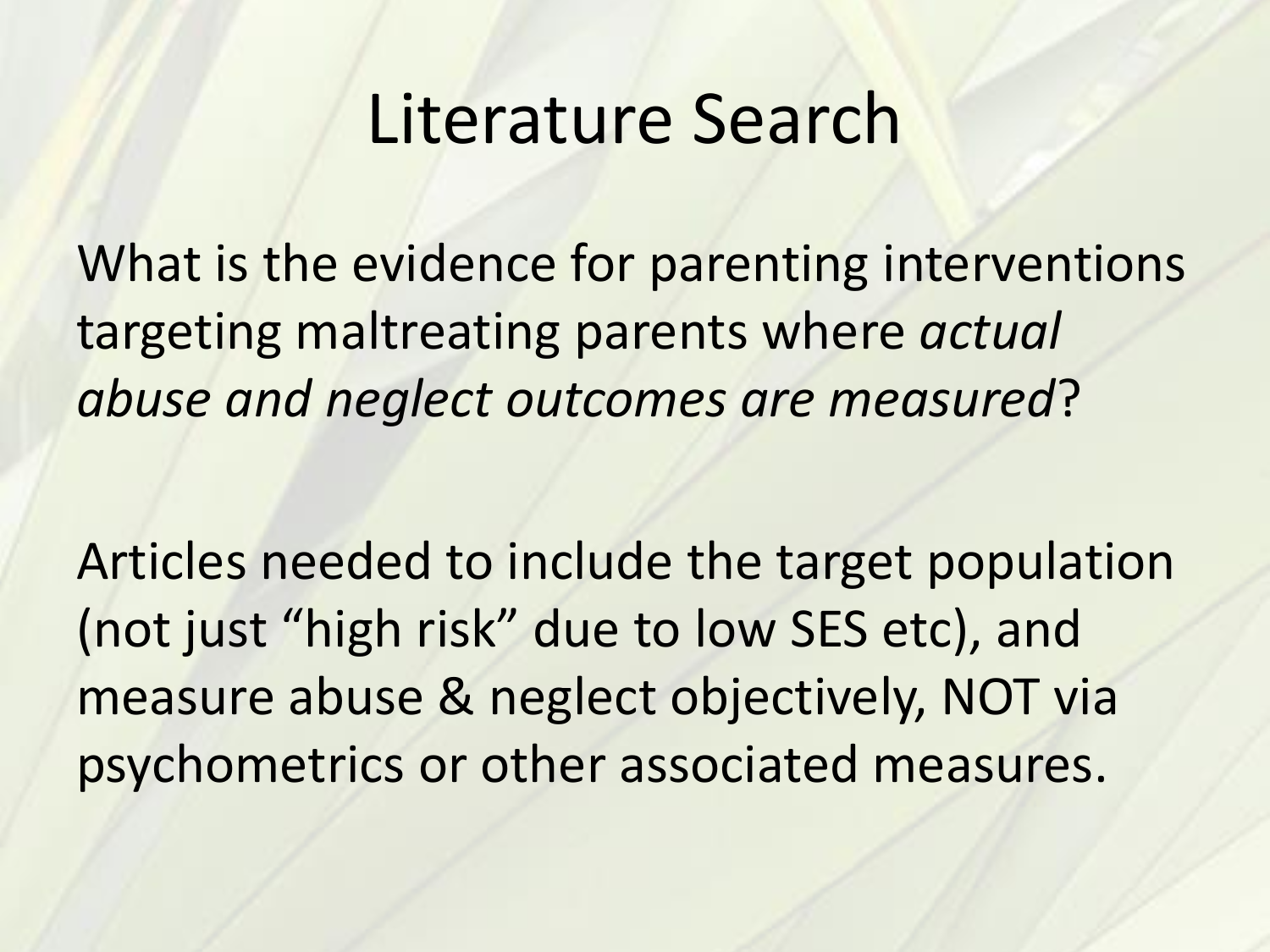# Main results – 8 articles

| <b>Intervention</b>                                                                   | <b>Significant differences on</b><br>recidivism rates between<br>groups? | <b>Risk for bias</b>                                                    |
|---------------------------------------------------------------------------------------|--------------------------------------------------------------------------|-------------------------------------------------------------------------|
| <b>PCIT</b><br>(Chaffin et al., 2004)                                                 | $No - neglect$<br>Yes - physical abuse                                   | N <sub>o</sub>                                                          |
| PCIT plus motivational intervention (Chaffin,<br>Funderburk, Valle, & Gurwitch, 2011) | Yes - but PCIT without motivation =<br>significantly worse               | Yes-performance, other                                                  |
| Project Safecare (Gershater-Molko, Lutzker,<br>& Wesch, 2002)                         | Yes - only after 12 months post-intervention                             | Yes - selection, performance, detection,<br>attrition, reporting, other |
| Project Support (Jouriles et al., 2010)                                               | No                                                                       | Yes - selection, performance, detection,<br>other                       |
| Home visitation - public health<br>nurses(MacMillan et al., 2005)                     | <b>No</b>                                                                | Yes-performance, other                                                  |
| Nurturing Parenting Program (MacMillan et<br>al., 2005)                               | No                                                                       | Yes-selection, attrition                                                |
| Promoting First Relationships (Oxford,<br>Spieker, Lohr, & Fleming, 2016)             | <b>No</b>                                                                | <b>No</b>                                                               |
| Home Visitation by paraprofessionals (PAT)<br>(Jonson-Reid et al., 2018)              | No                                                                       | Yes - selection, performance, detection,<br>attrition                   |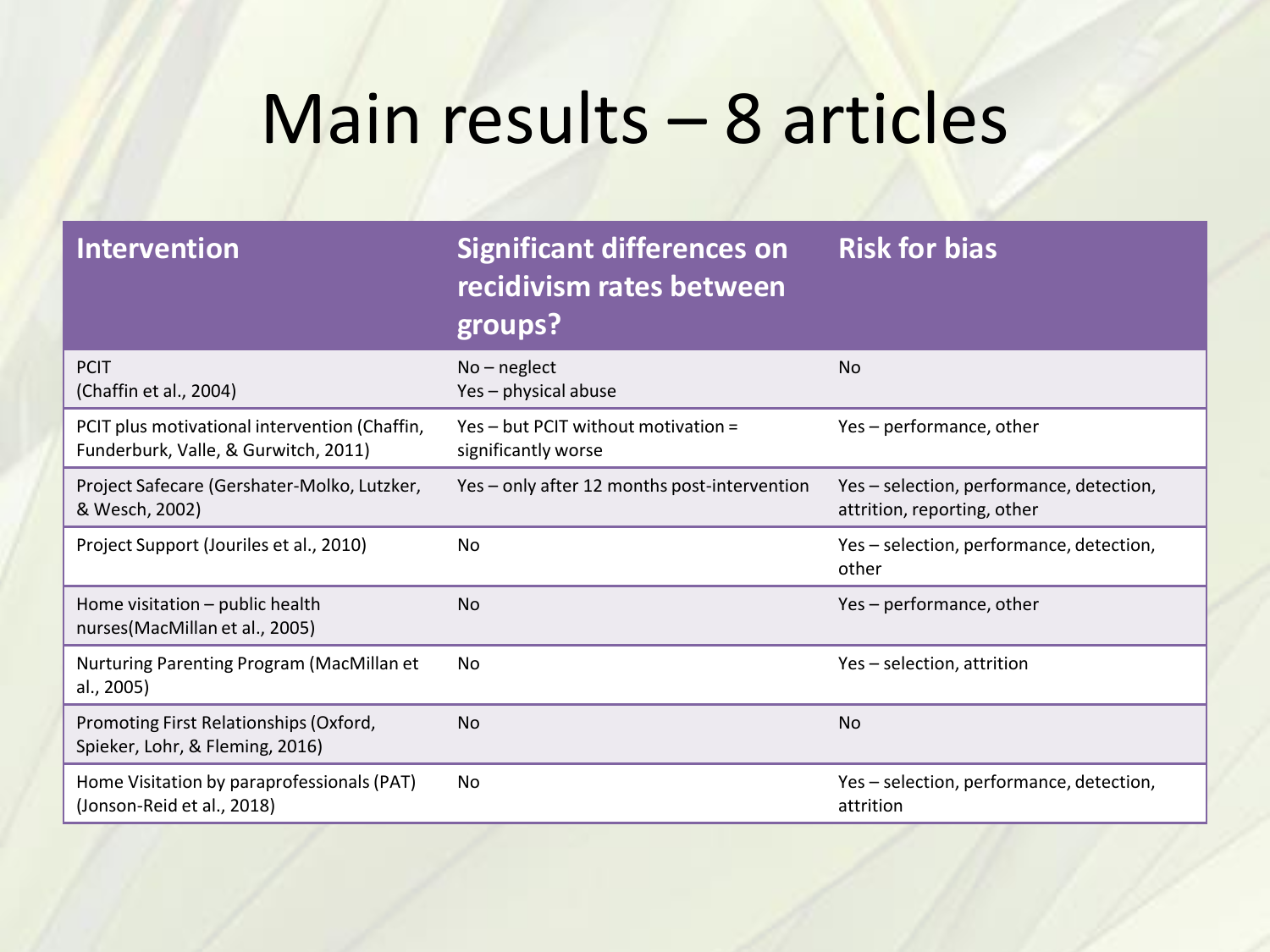| <b>Paper title and</b>                                                 | <b>Secondary outcomes</b>                                                                       | Secondary outcomes that did not improve or no                                                                                                                                       |
|------------------------------------------------------------------------|-------------------------------------------------------------------------------------------------|-------------------------------------------------------------------------------------------------------------------------------------------------------------------------------------|
| authors                                                                | showing improvement                                                                             | significant treatment effects                                                                                                                                                       |
| Chaffin et al. (2004)<br><b>Parent-Child Interaction</b>               | Reductions in negative parent<br>behaviours                                                     | Distress and support<br>Depression<br>CAP rigidity and BASC scores<br>Positive parent behaviours                                                                                    |
| Chaffin et al. (2011)                                                  | $n/a*$                                                                                          | $n/a*$                                                                                                                                                                              |
| Gershater-Molko et al.<br>(2002) Project Safecare                      | $n/a*$                                                                                          | $n/a*$                                                                                                                                                                              |
| Jouriles et al. (2010)<br><b>Project Support</b>                       | Harsh parenting<br>Inability to control child behaviour<br>Observed ineffective parenting       | <b>Maternal distress</b>                                                                                                                                                            |
| MacMillan et al. (2005)<br>home visitation by public-<br>health nurses |                                                                                                 | Child abuse potential<br>General functioning<br>Child behaviour problems<br>Home environment<br>Adult adolescent parenting                                                          |
| Maher et al. (2011)<br><b>Nurturing Parenting</b><br>Program           | $n/a*$                                                                                          | $n/a*$                                                                                                                                                                              |
| Oxford et al. (2016)<br><b>Promoting First</b><br><b>Relationships</b> | Parent understandingof toddlers<br>Parent sensitivity<br>Child atypical affective communication | <b>Dysfunctional interaction</b><br>Child social-emotional competence<br>Child behaviour problems<br>Child emotional regulation<br>Child exploration<br>Child secure base behaviour |
| Jonson-Reid et al (2018)<br>Home visitation by<br>paraprofessionals    |                                                                                                 | Maternal depression<br>Self-reported stressors<br>Parenting-stress subscales (competency, attachment, child<br>demandingness, child mood)<br>Helpfulness of social supports         |

\*Study design did not allow for comparison/sufficient detail not reported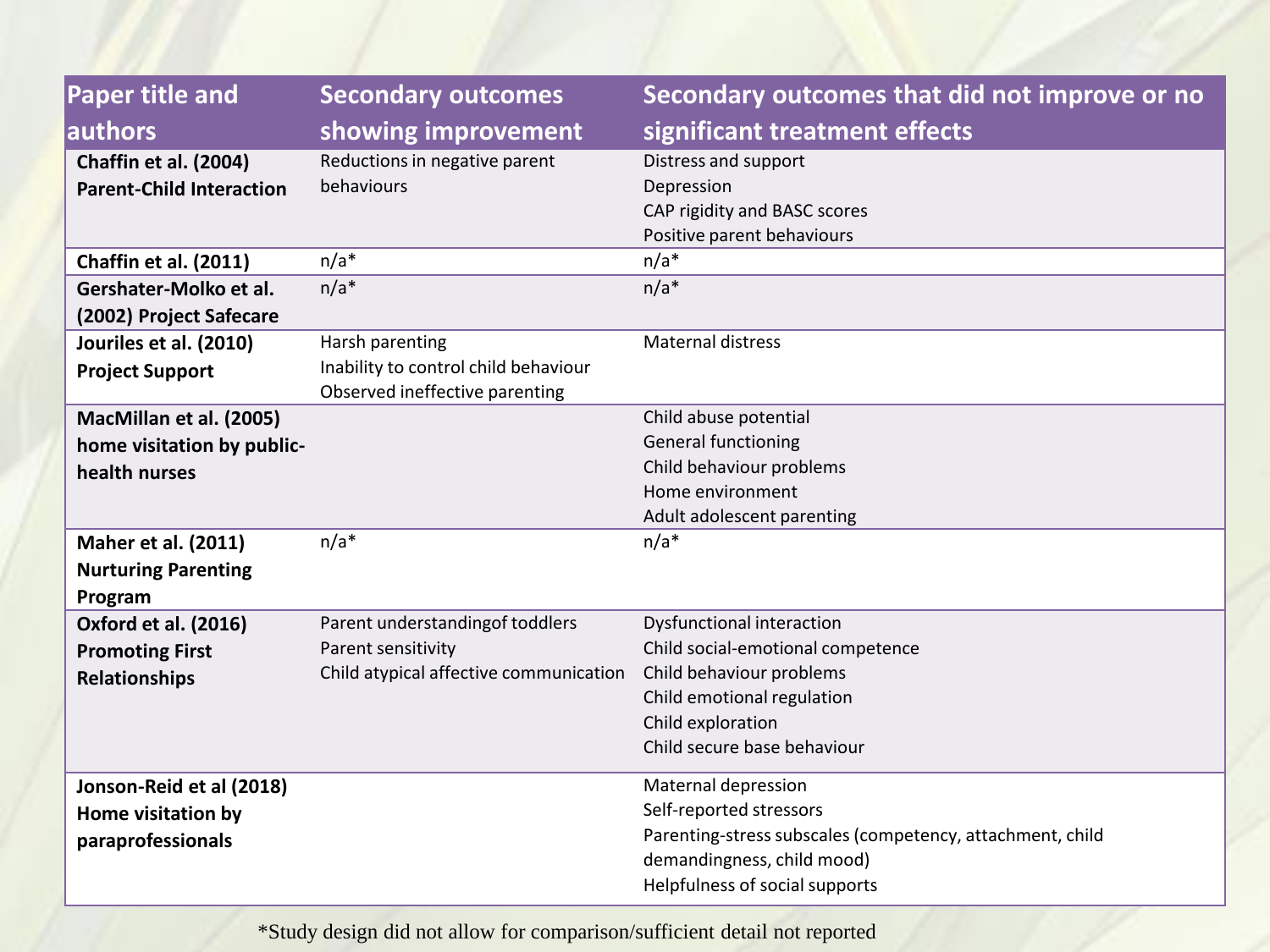## **Conclusions**

- Need for a sustained & systematic approach to evaluating interventions for this population
- Studies should not exclude parents with low IQ or severe mental health problems
- Good secondary outcomes do not necessarily = reductions in child maltreatment
- Momentum/cascade gains appear to not apply to this population
- Longer interventions are not necessarily > shorter, but needs more exploration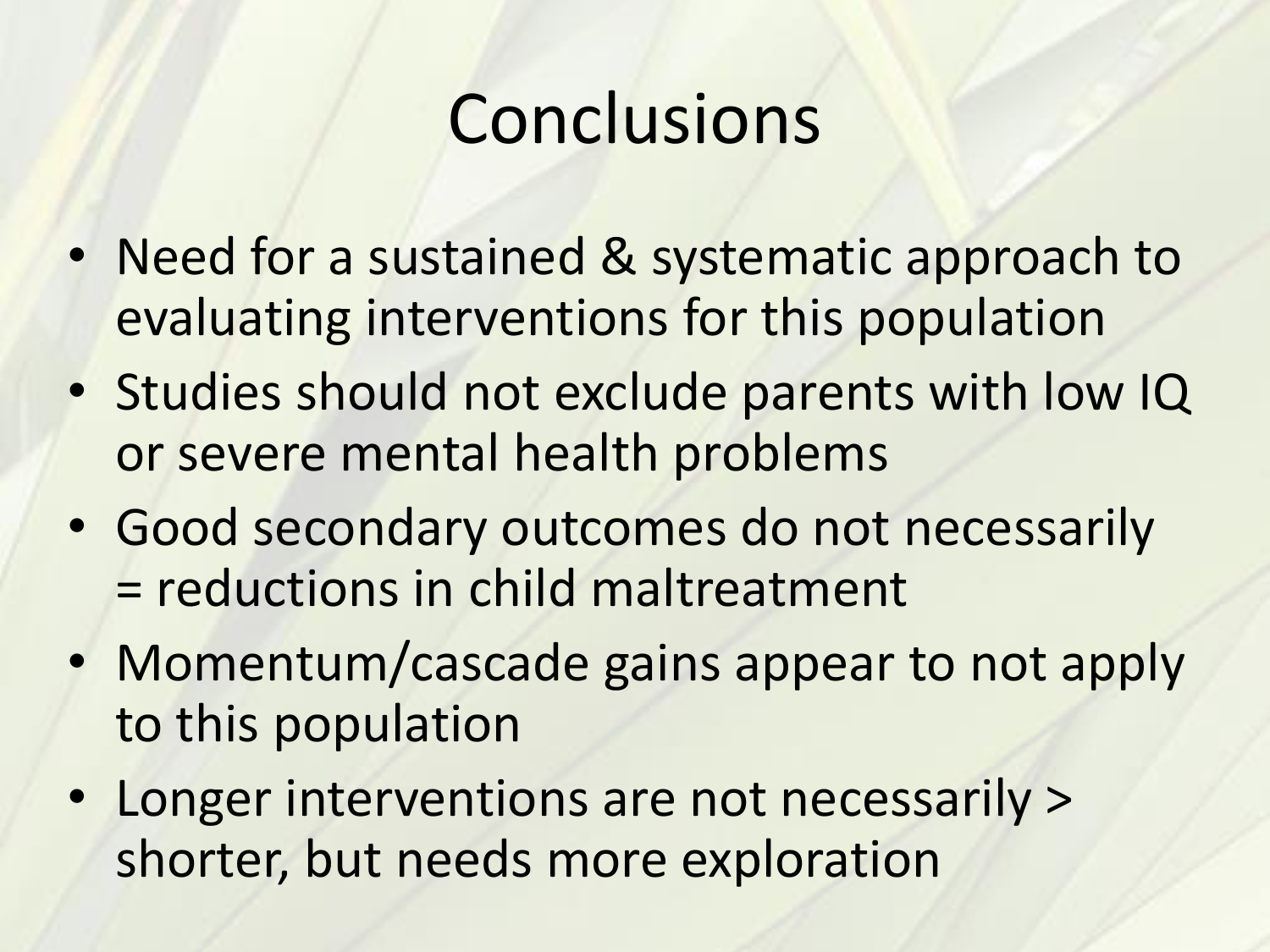# What do we want? Well-designed studies! When do we want them? Well, the wheels of academia turn slowly...

Within-subject, long-term case studies allow for a fine-grained examination of the mechanisms by which change occurs within a family system. This means we need to draw on:

- Behavioural approaches & research designs
- Understanding & addressing the intergenerational transmission of trauma
- Ecological systems theory
- Wraparound principles; 'boots on the ground' social work
- Sufficiently long-term & intensive involvement
- Results-based accountability: measures that MATTER (*this* child in *this* family)
- As **well as** larger-scale RCTs